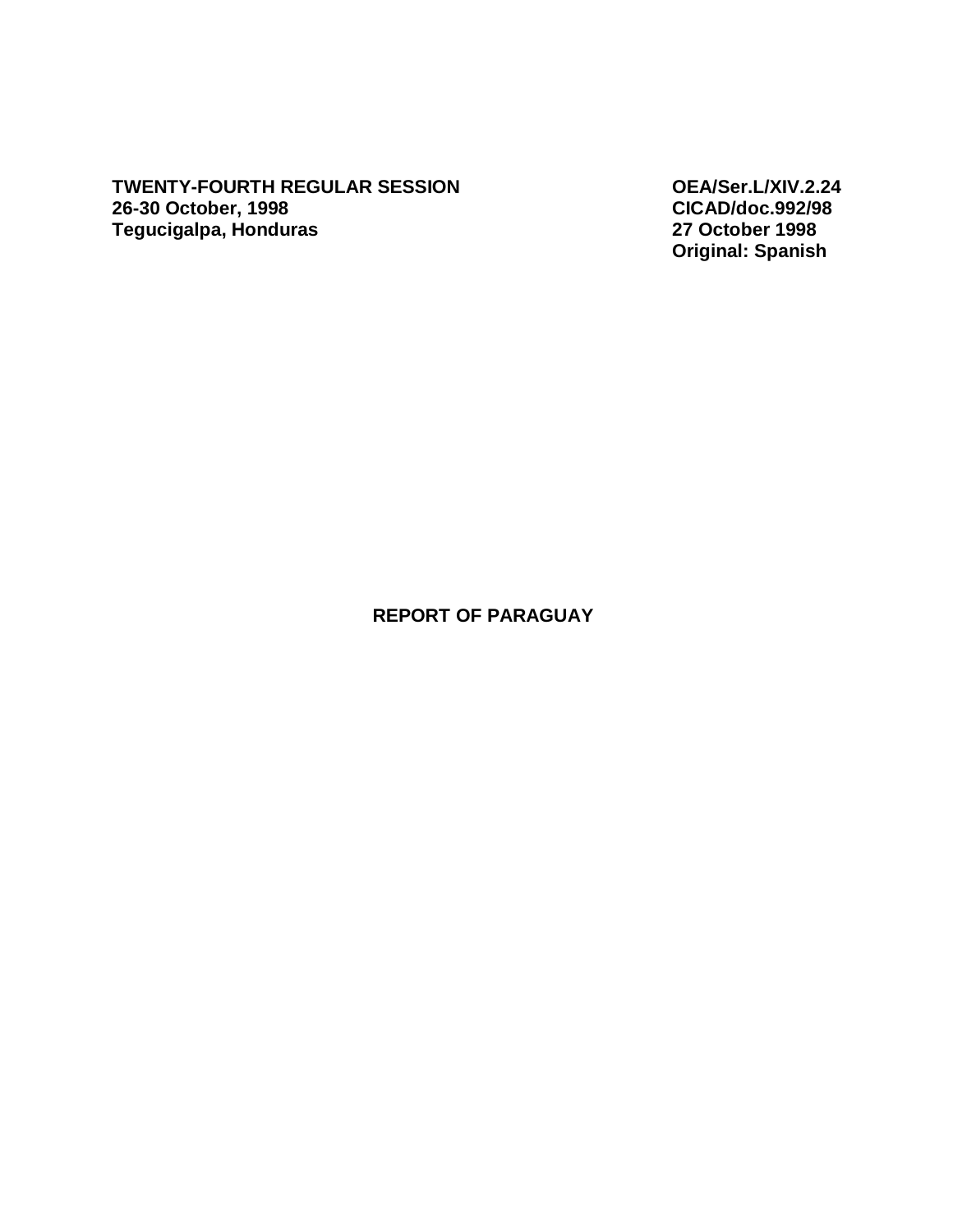## **TWENTY-FOURTH REGULAR SESSION INTER-AMERICAN DRUG ABUSE CONTROL COMMISSION C I C A D / OAS**

As I begin my first speech as Principal Delegate to CICAD, allow me to convey cordial greetings from His Excellency, Raul Cubas Grau, President of the Republic of Paraguay, along with his best wishes that this Twenty-fourth Regular Session be crowned with the success that traditionally characterizes CICAD events.

Paraguay's new government, born of the will of its people expressed in the latest general elections, marks the definitive consolidation of a democratic process that with its ups and downs has finally taken root in my country, in a clear and unmistakeable demonstration by the people of Paraguay that they support democracy and have resolved to join the concert of nations of the Hemisphere.

Despite the marked economic recession in Paraguay, the country remains resolutely determined to tackle the drug problem in all its manifestations, sparing no effort in the process, and attaching special importance in the budget to national anti-drug policy, in spite of the existence of other urgent social demands on the country's resources.

The Government of the Republic of Paraguay attaches the utmost priority to boosting its international cooperation with all countries in the region and the Hemisphere because it is aware that success in combating the drug problem will depend to a large extent on our ability to pursue policies and actions in collective, well-coordinated, and responsible partnership and to accept, frankly and sincerely, the principle of shared responsibility, eschewing unilateral procedures that have no part in these endeavors.

The Government of my country has done me the great honor of appointing me Executive Secretary of the National Anti-Drug Secretariat (SENAD), a body that reports to the Office of the Presidency. I took up the post on August 17, 1998, having previously been Director of the National Narcotics Office (DINAR), which reported to SENAD, which was in charge of drug trafficking control and interdiction.

SENAD is currently trying to implement its National Anti-Drug Strategy and the National Plan to Prevent Drug Abuse, fulfilling its role as the government body responsible for executing and getting others to execute government anti-drug policies, a function assigned to it in its statutes. It does so by coordinating the efforts of various Paraguayan state entities and by attempting to cover in a comprehensive, balanced, and coordinated fashion, all the main ingredients of the demand reduction, supply reduction, and control and interdiction programs, and so on.

Experience acquired in applying the National Prevention Plan prompts us to continue encouraging and strengthening the formation of Groups of Preventive Agents, as a much more effective community approach to drug abuse, fostering active participation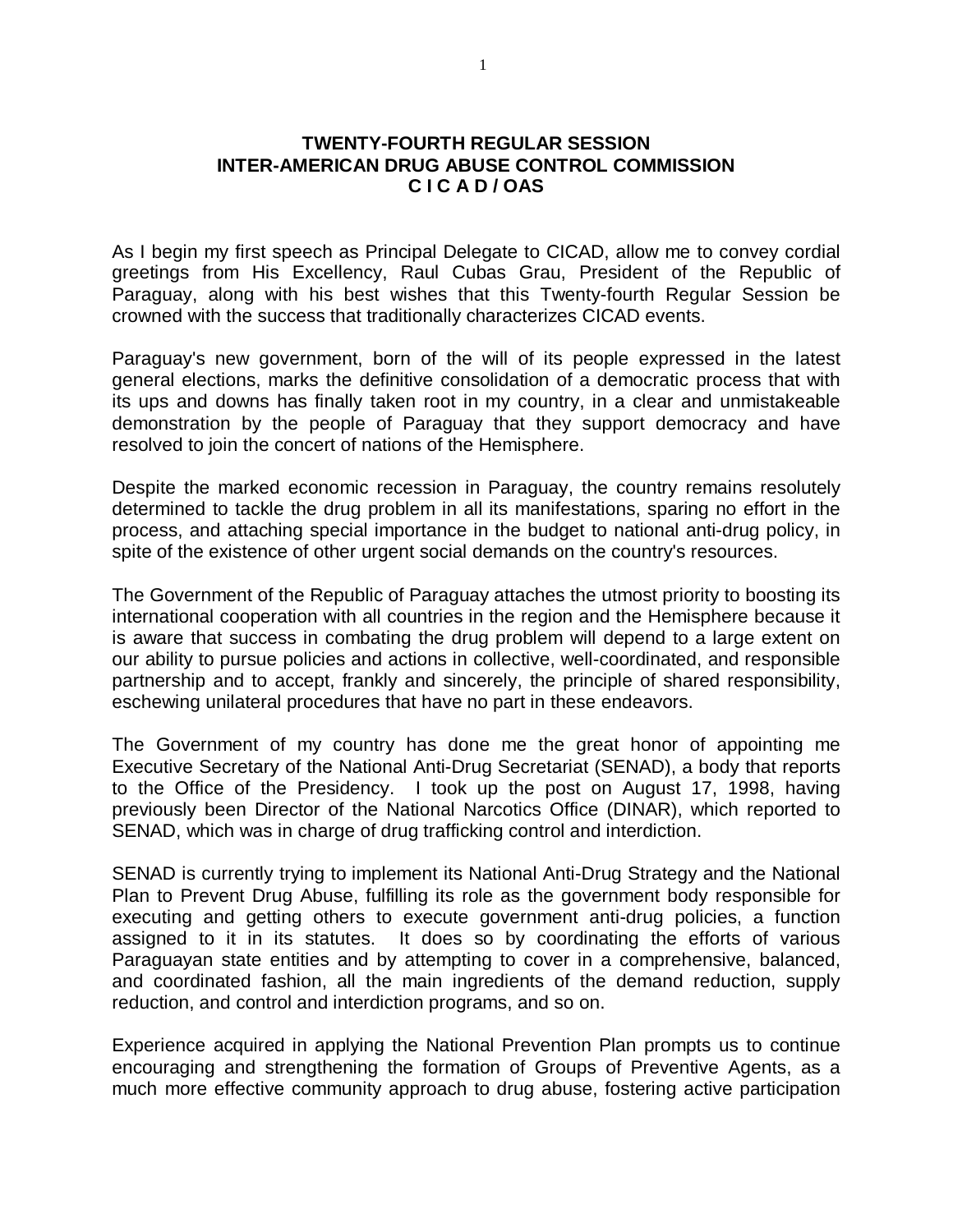by different social agents in awareness campaigns in their own environments, as well as in devising and executing plans and projects.

Another major aspect to underscore in this area is the successful culmination of negotiations with the National Anti-AIDS Program run by the Ministry of Health and Social Welfare, which led to the signing of a Technical Cooperation Agreement. Its aim is to join forces in close and ongoing efforts to share information and know-how, considering the direct links between drugs, sex, and Aids, and, above all, to reinforce decentralization in the area of drug abuse, in the quest for a more effective impact on the integral development of Paraguayan youth, the largest segment of its population, based on solidarity and equity.

In the area of interdiction, SENAD has recently instituted strict control over clandestine airstrips mainly located in the eastern and northern parts of Paraguay, on the border with Brazil. It has begun the judicial procedures needed to seize, and subsequently destroy, those airstrips and it has set in motion the administrative procedures needed to collect the fines imposed on the owners, landlords, or occupants of the real estate on which those landing strips are seized.

So far, 14 clandestine airstrips have been seized by the judicial authorities, all of them located on strategic points of the border with Brazil and presumably used to smuggle various commodities, mainly marijuana and cocaine, to border markets.

Rigorous interdiction since early this year has resulted in an increase in the volume of drugs confiscated, principally cocaine, all of which comes from the border with Bolivia and crosses the Chaco Paraguayo by land or airplane, facilitated by the vast and border area, in which it is difficult to man permanent outposts and there are numerous alternative routes.

There has also been a marked increase in the use of regular bus transport on the Santa Cruz (Bolivia) - Asuncion (Paraguay) route. Those buses transport informal Bolivian salesmen bringing almost exclusively garments for the Paraguayan market, with drug consignments hidden in big bags of clothing, and in double linings of carboard boxes sent as unaccompanied parcels, or in the soles of gym shoes. Given the huge amounts of cargo transported, effective control is extremely difficult.

The diversion of precursors or chemical substnces needed to produce dangerous drugs is also taking place on an unprecedented scale. Even though Paraguay does not produce any of those substances, it recognizes that signiificant quantities of them are imported for local industry, albeit subject to regulations designed to avoid chemical precursors from being re-routed.

Investigations carried out by the Bolivian authorities resulted in the detection of a major diversion of chemical precursors to the black market in Bolivia and thanks to the excellent working relations between the anti-drug units on either side of the border the